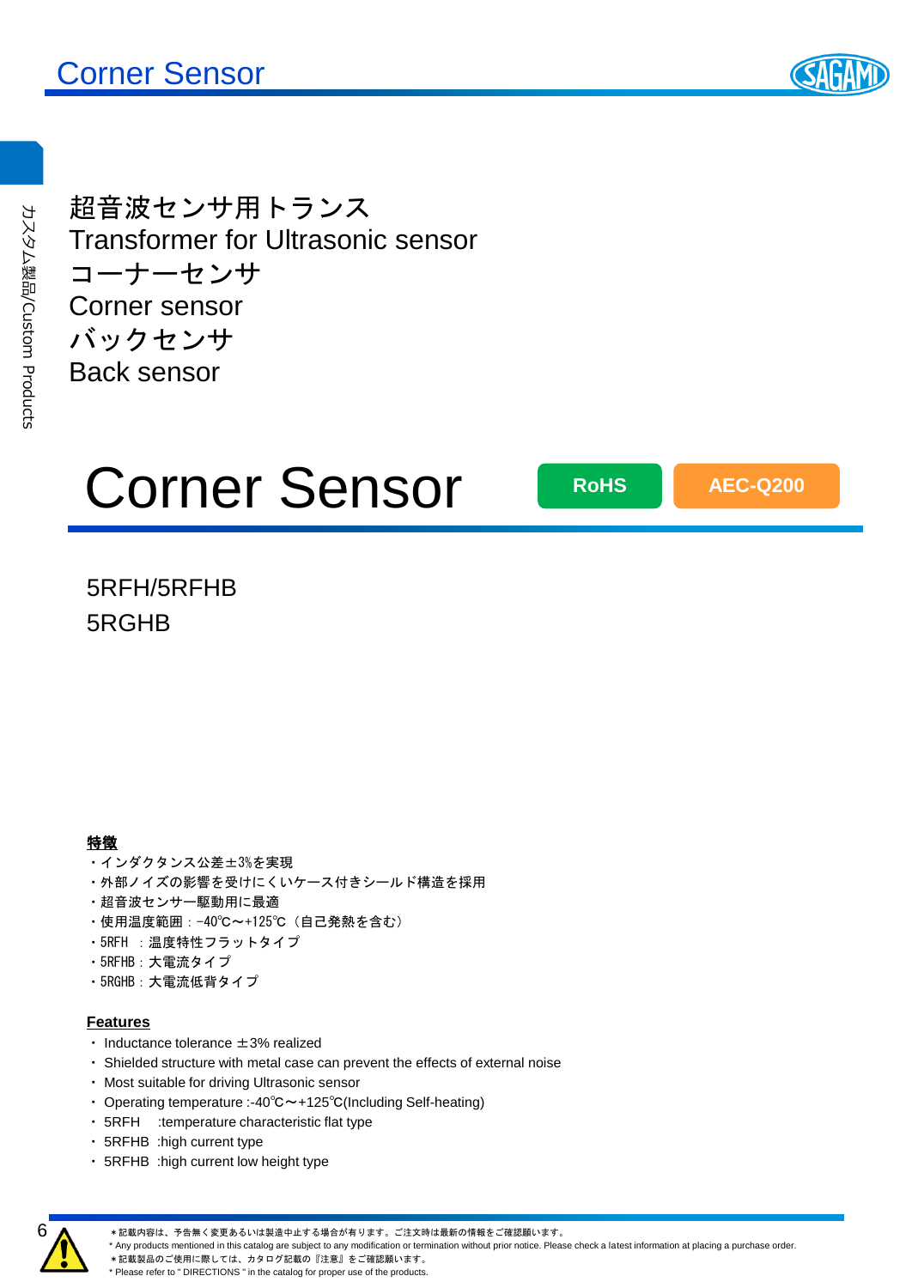

## ■5RFH/5RFHB





推奨ランドパターン Recommended Land Pattern

接続例 Connection





・インダクタンス許容範囲 **Inductance tolerance 4.0mH**±**3%** (測定周波数 Measurement frequency :40kHz at 1V) ※インダクタンス値はアレンジ対応可能 The inductance value can be arranged.

## ■5RGHB







推奨ランドパターン Recommended Land Pattern



接続例 Connection



・インダクタンス許容範囲 **Inductance tolerance 4.0mH**±**3%** (測定周波数 Measurement frequency :58kHz at 1V) ※インダクタンス値はアレンジ対応可能 The inductance value can be arranged.



\*記載内容は、予告無く変更あるいは製造中止する場合が有ります。ご注文時は最新の情報をご確認願います。

\* Any products mentioned in this catalog are subject to any modification or termination without prior notice. Please check a latest information at placing a purchase order.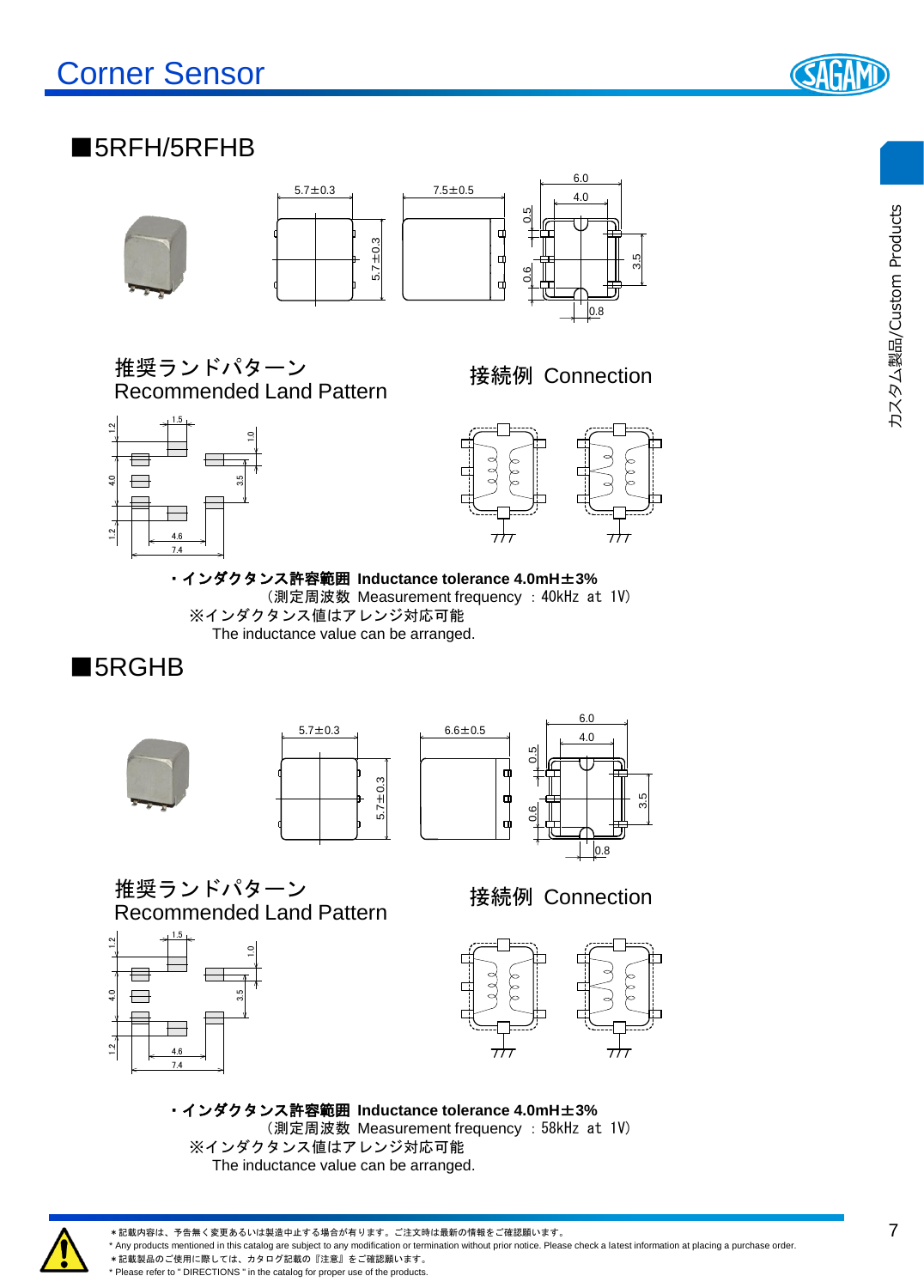



超音波センサモジュールでは音波を発生させ、反射波をとらえます。

 $\begin{smallmatrix}0&\mathbf{L}\0&0.0\end{smallmatrix}$ 

 $30$ 

トランスのインダクタンス値(以下 L値 )とトランスデューサのキャパシタンス値(以下 C値 )の共振周波数が、ICの発信周波数と ずれると音波の発生直後にリンギングノイズが発生します。

0.0 6.9 13.9 20.8 27.7 34.7 41.6 48.5 55.4 62.4 69.3

**Distance(cm)**

**Time(msec)**

0.0 0.2 0.4 0.6 0.8 1.0 1.2 1.4 1.6 1.8 2.0

リンギングノイズが障害物検知までに収まらない場合、誤動作が発生してしまいます。

公差を抑えることでLC共振周波数ずれを抑制し、リンギングノイズの発生時間を抑えることができ、より近距離の判別が可能です。 本製品はL値の狭公差の製品を実現することによってモジュールの誤作動を防ぎます。

The ultrasonic sensor module generates sound waves and captures reflected waves.

When the resonance frequency of the inductance value of the transformer (L value hereafter) and the capacitance value of the transducer (C value hereafter) deviates from the oscillation frequency of the IC, ringing noise occurs immediately after the sound wave is generated.

If the ringing noise does not fit within the obstacle detection distance time, malfunction will occur. By suppressing tolerance, it is possible to suppress the LC resonance frequency shift, reduce the ringing noise generation time, and discriminate a closer distance.

This product prevents module malfunction by realizing products with narrow L value tolerance.

\* Any products mentioned in this catalog are subject to any modification or termination without prior notice. Please check a latest information at placing a purchase order.

\*記載製品のご使用に際しては、カタログ記載の『注意』をご確認願います。 \* Please refer to " DIRECTIONS " in the catalog for proper use of the products.

8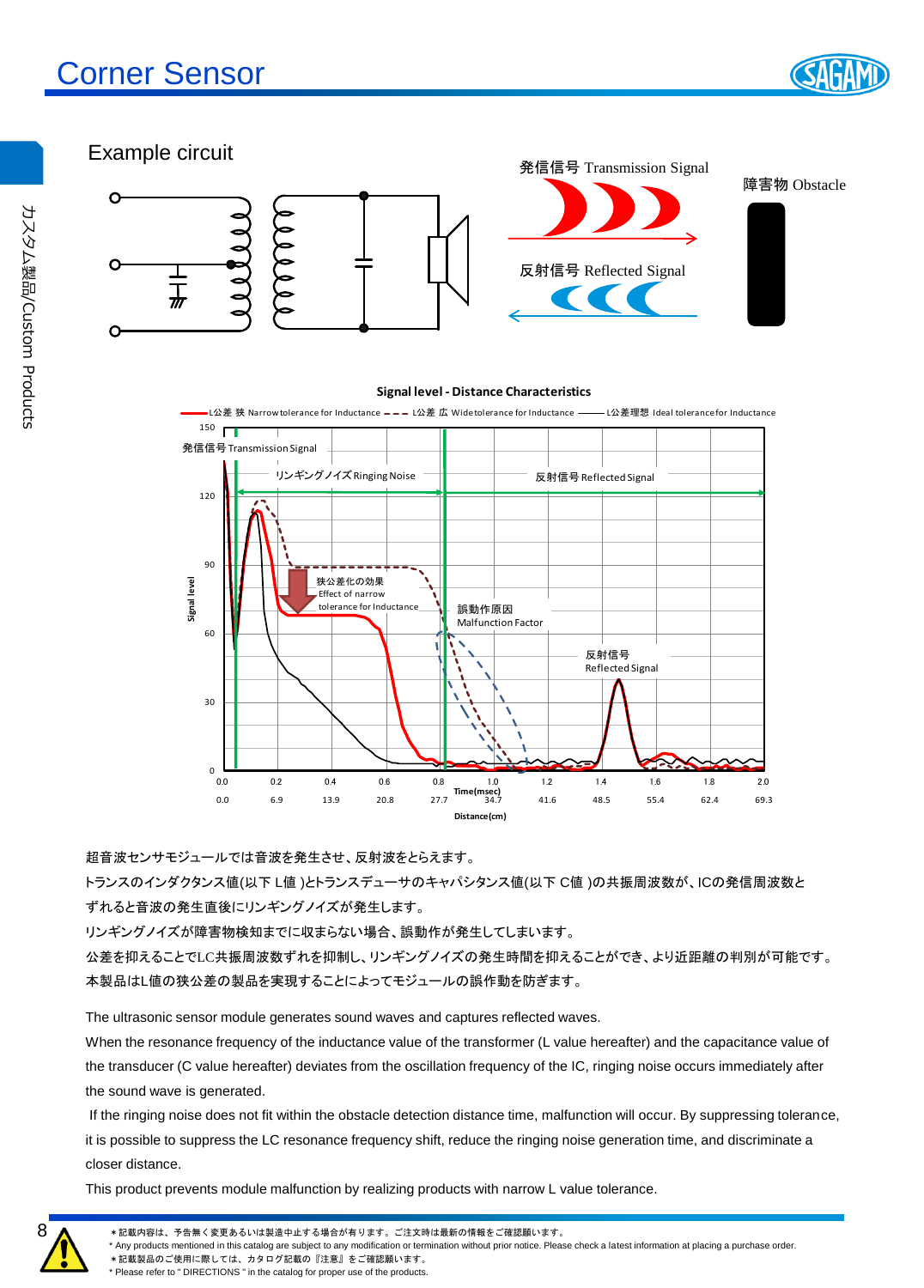# Corner Sensor

Characteristics of DC Current

![](_page_3_Figure_2.jpeg)

L値は電流が大きくなるに従って低下していきます。これを重畳特性と呼びます。本製品は弊社の従来品に比べ重畳特性を伸ばし ており、より大電流のモジュールでも使用することが可能になっております。

また、温度によるLC共振周波数ずれを抑制するため、温度係数の低い材料を選定して使用しております。

グラフは参考値になります。要望に合わせてL値や巻き数をアレンジすることが可能です。

L value decreases as the current increases. This is called DC saturation allowable current. This product extends DC saturation allowable current compared with our existing product, and even can be used with a module with higher current.

In addition, in order to suppress the LC frequency shift due to temperatures, materials with low temperature coefficients are selected.

The graph shows reference values. L values and number of turns can be used arranged based on your request.

![](_page_3_Picture_10.jpeg)

\*記載内容は、予告無く変更あるいは製造中止する場合が有ります。ご注文時は最新の情報をご確認願います。

\* Any products mentioned in this catalog are subject to any modification or termination without prior notice. Please check a latest information at placing a purchase order.

\*記載製品のご使用に際しては、カタログ記載の『注意』をご確認願います。 \* Please refer to " DIRECTIONS " in the catalog for proper use of the products.

![](_page_3_Picture_15.jpeg)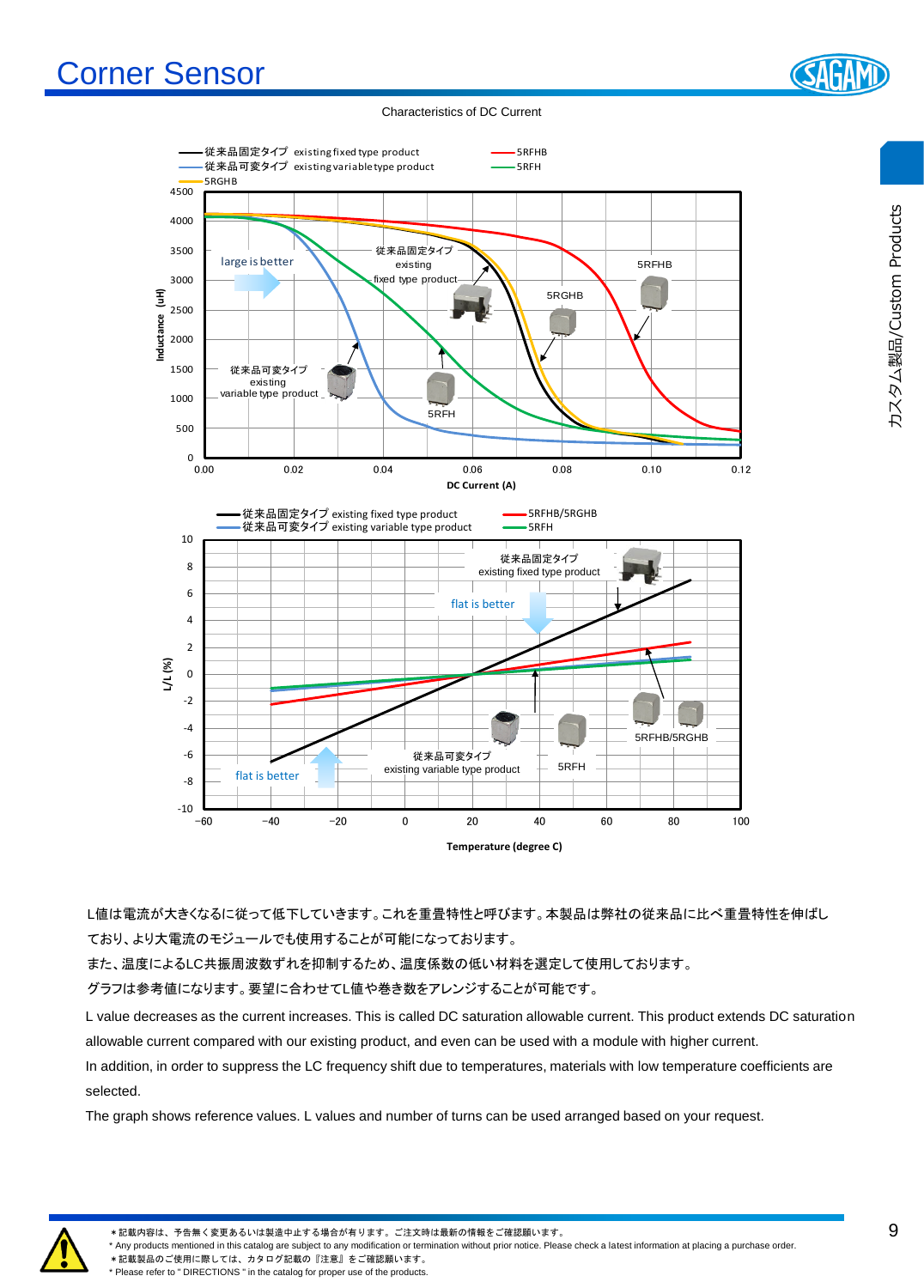ピエゾ素子駆動用アンプ向けインダクタ Inductor for Piezo Drive PWM Amplifier

# Inductor for Piezo Drive PWM Amplifier

**RoHS**

**AEC-Q200**

5RFW

### 特長

- ・ピエゾアクチュエータ駆動用に最適
- ・200V耐圧品
- ・外部ノイズの影響を受けにくいケース付きシールド構造を採用
- ・使用温度範囲:-40℃~+125℃(自己発熱を含む)

### **Features**

- ・Ideal for driving piezo actuators
- ・200V withstand voltage
- ・Uses a shield structure with a case that is not easily affected by external noise
- ・Operating temperature :-40℃~+125℃(Including Self-heating)

![](_page_4_Picture_16.jpeg)

\*記載内容は、予告無く変更あるいは製造中止する場合が有ります。ご注文時は最新の情報をご確認願います。

\* Any products mentioned in this catalog are subject to any modification or termination without prior notice. Please check a latest information at placing a purchase order.